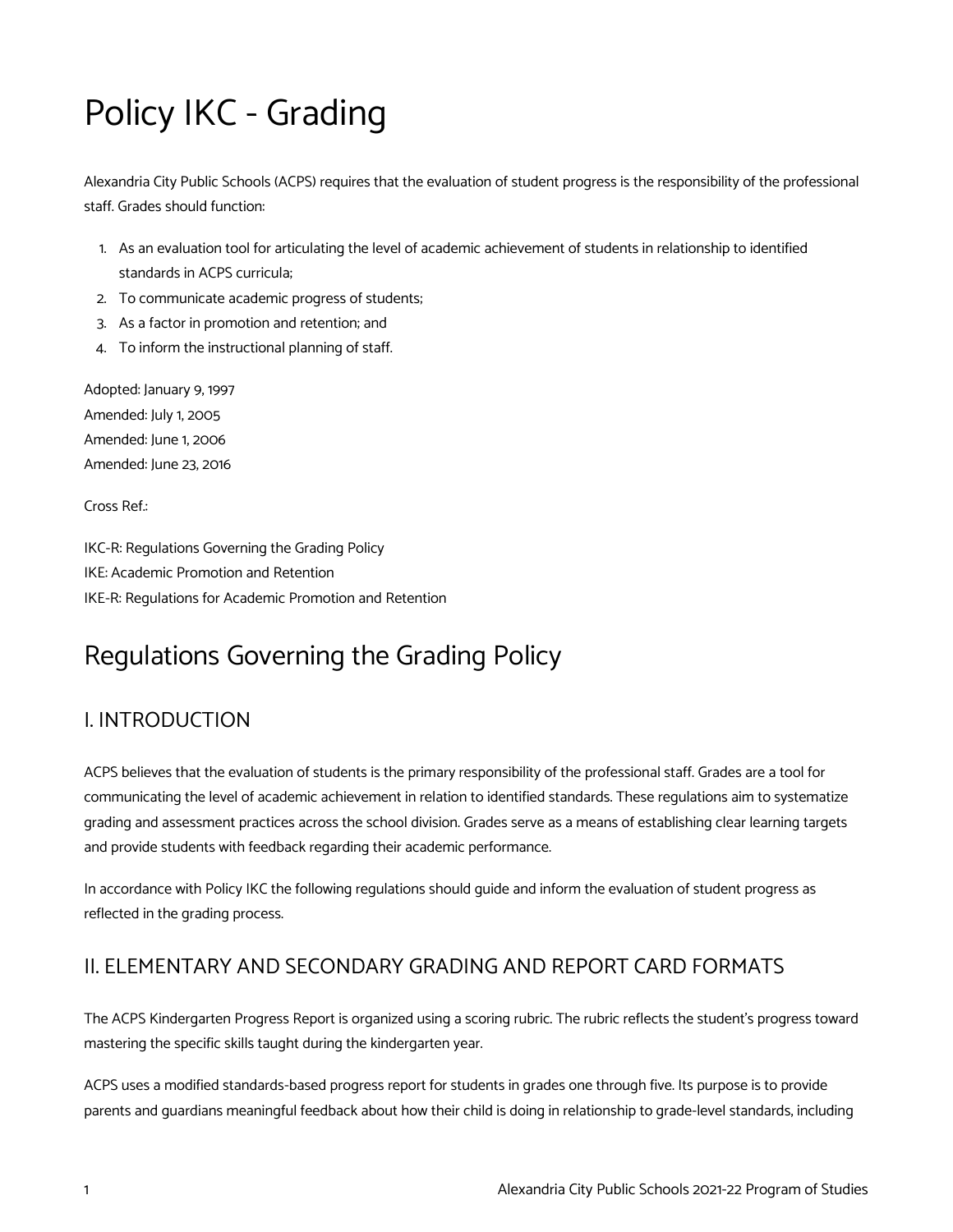their child's progress over time. Aligned with the Virginia Standards of Learning and the ACPS Curriculum, the ACPS Elementary Progress Report provides parents and teachers with detailed information on the expected knowledge, skills and performance measures for students at each grade level and how individual children perform against those expectations.

Aligned with the Virginia Standards of Learning and the ACPS Curriculum, the Secondary Report Card provides parents/ guardians with a letter grade detailing student performance for each quarter.

A. At the Kindergarten level, teachers shall give narrative feedback about students' standards-based progress within each identified area of the Kindergarten Progress Report. The range of performance indicators and the level of proficiency kindergarten students are expected to attain utilize the following scoring criteria:

#### **Academic Areas Scoring Rubric**

- M: Meets the standard consistently and over time
- P: Progressing toward meeting the standard
- B: Beginning to demonstrate progress toward meeting the standard
- N: Not demonstrating understanding of the standard
- INA: Standard has been introduced but not assessed

B. On Elementary Progress Reports, (grades 1-5), teachers shall give rubric-based scores reflecting students' standards-based proficiency. Content areas assessed include Life, Work and Citizenship Skills, Language Arts, Social Studies, Mathematics, Science, Physical Education and Health, Art, General Music, and Band/Strings.

#### **Academic Areas Scoring Rubric**

- 4: Consistently demonstrates a high level of conceptual understanding and skills mastery of standards taught this quarter
- 3: Frequently demonstrates concepts and skills of standards taught this quarter
- 2: Sometimes demonstrates concepts and skills of standards taught this quarter
- 1: Seldom demonstrates concepts and skills of standards taught this quarter
- NT: Not taught this quarter
- NA: Introduced but not assessed this quarter

C. Teachers shall give letter grades on secondary-level (grades 6-12) report cards.

#### **Secondary Grading: Final Grade Calculation**

- All secondary final course grades will be calculated as the average of the numeric average earned each term.
	- Secondary Courses not Receiving High School Credit
	- $(Q1 avg + Q2 avg + Q3 avg + Q4 avg)/4$
	- High School Credit Courses
		- $(Q_1$  avg +  $Q_2$  avg +  $Q_3$  avg +  $Q_4$  avg + Final Exam avg)/5
- The quarter average assigned to an F and factored into the final grade calculation will not go below a 50.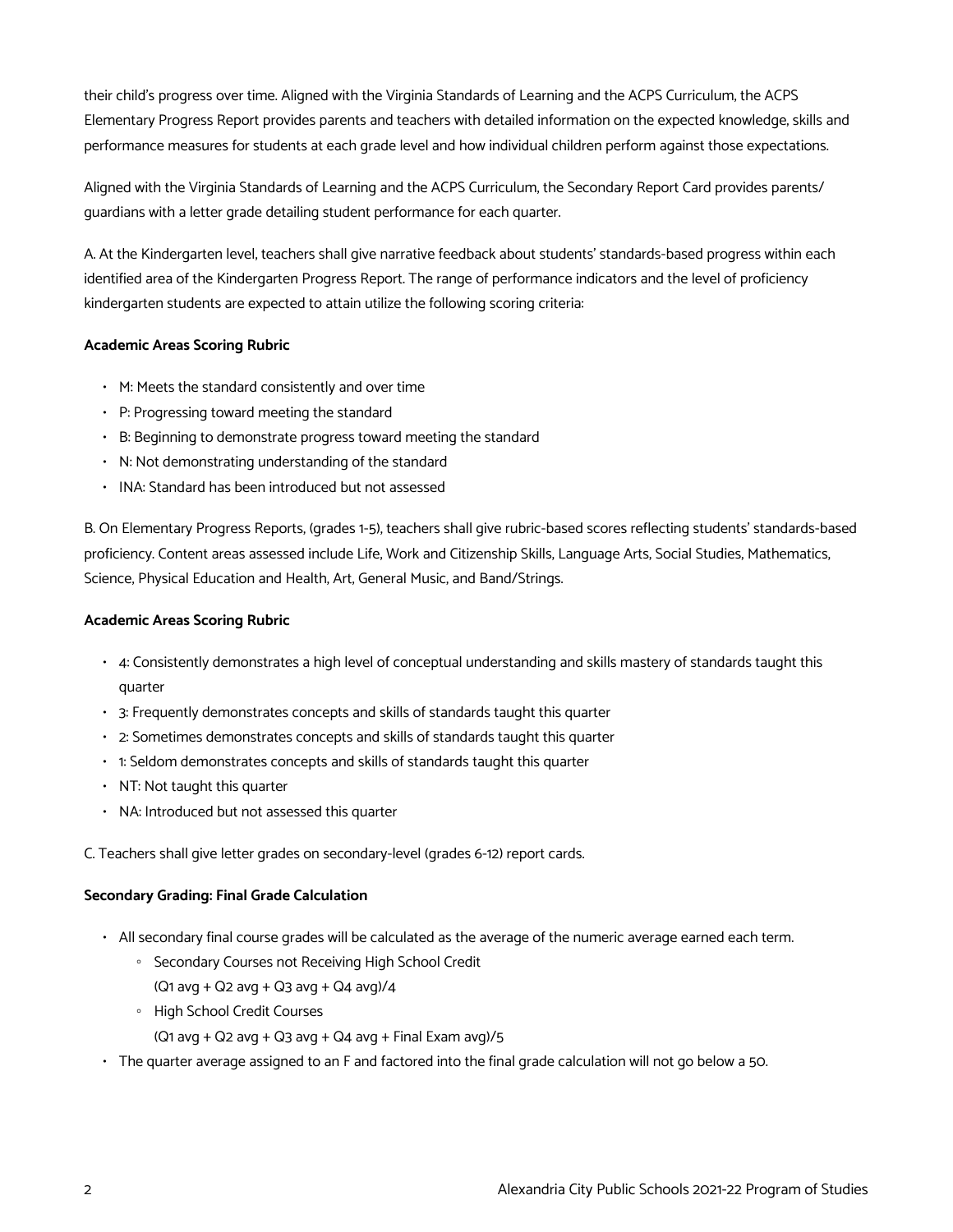## MIDDLE SCHOOL COURSE GRADING SCALE

#### **(SECONDARY COURSES [6-12] NOT RECEIVING HIGH SCHOOL CREDIT GRADING SCALE)**

| QUARTER AVERAGELETTER GRADE |                |
|-----------------------------|----------------|
| 93-100                      | Α              |
| 90-92                       | A-             |
| 87-89                       | B+             |
| 83-86                       | B              |
| 80-82                       | B-             |
| 77-79                       | $C+$           |
| 73-76                       | $\mathsf{C}$   |
| 70-72                       | $\overline{C}$ |
| 67-69                       | D+             |
| 60-66                       | D              |
| 50-59                       | F              |
|                             |                |
|                             | <b>NR</b>      |
|                             | Þ              |
|                             | <b>WP</b>      |
|                             | WF             |

#### HIGH SCHOOL CREDIT COURSE GRADING SCALE

|                    | Credit<br>Awarded | Quality Point Applied to<br>Cumulative High School<br>Credit GPA |                                                     |                                                               |                                                                |                                             |                                     |
|--------------------|-------------------|------------------------------------------------------------------|-----------------------------------------------------|---------------------------------------------------------------|----------------------------------------------------------------|---------------------------------------------|-------------------------------------|
| Quarter<br>Average |                   | Letter Grade  Receives Credit                                    | lInclude in<br>Cumulative High<br>School Credit GPA | <b>AP/DE/Honors</b><br>Quality Point<br><b>Weight Applied</b> | Advanced Placement/<br>Dual Enrollment Course<br>Quality Point | <b>Honors</b><br>Course<br>Quality<br>Point | Standard<br><b>Quality</b><br>Point |
| 93-100             | A                 |                                                                  | Y                                                   | V                                                             | 5.0                                                            | 4.5                                         | 4.0                                 |
| 90-92              | JA-               |                                                                  |                                                     |                                                               | 4.7                                                            | 4.2                                         | 3.7                                 |
| 87-89              | B+                |                                                                  |                                                     |                                                               | 4.3                                                            | 3.8                                         | 3.3                                 |
| 83-86              | B                 |                                                                  | v                                                   |                                                               | 4.0                                                            | 3.5                                         | 3.o                                 |
| 80-82              | lB-               |                                                                  |                                                     |                                                               | 3.7                                                            | 3.2                                         | 2.7                                 |
| $77 - 79$          | lc+               | M                                                                | Y                                                   | V                                                             | 3 <sub>3</sub>                                                 | 2.8                                         | 2.3                                 |
| 73-76              |                   |                                                                  | Y                                                   | V                                                             | 3.O                                                            | 2.5                                         | 2.0                                 |
| 70-72              | lc-               |                                                                  | Υ                                                   | N                                                             | h.7                                                            | 1.7                                         | 1.7                                 |
| 67-69              | ID+               |                                                                  |                                                     | N                                                             | h.3                                                            | 1.3                                         | 1.3                                 |
| 60-66              | D                 |                                                                  | V                                                   | Ν                                                             | 1.0                                                            | 1.0                                         | 1.O                                 |
| 50-59              |                   | N                                                                | Y                                                   | N                                                             | lo.o                                                           | O.O                                         | O.O                                 |
|                    |                   | lΝ                                                               | N                                                   | N                                                             |                                                                |                                             |                                     |
|                    | <b>NR</b>         | lΝ                                                               | N                                                   | N                                                             |                                                                |                                             |                                     |
|                    | IÞ                | IN.                                                              | Ν                                                   | Ν                                                             |                                                                |                                             |                                     |
|                    | MР                | lΝ                                                               | N                                                   | N                                                             |                                                                |                                             |                                     |
|                    | МF                | lΝ                                                               | N                                                   | N                                                             |                                                                |                                             |                                     |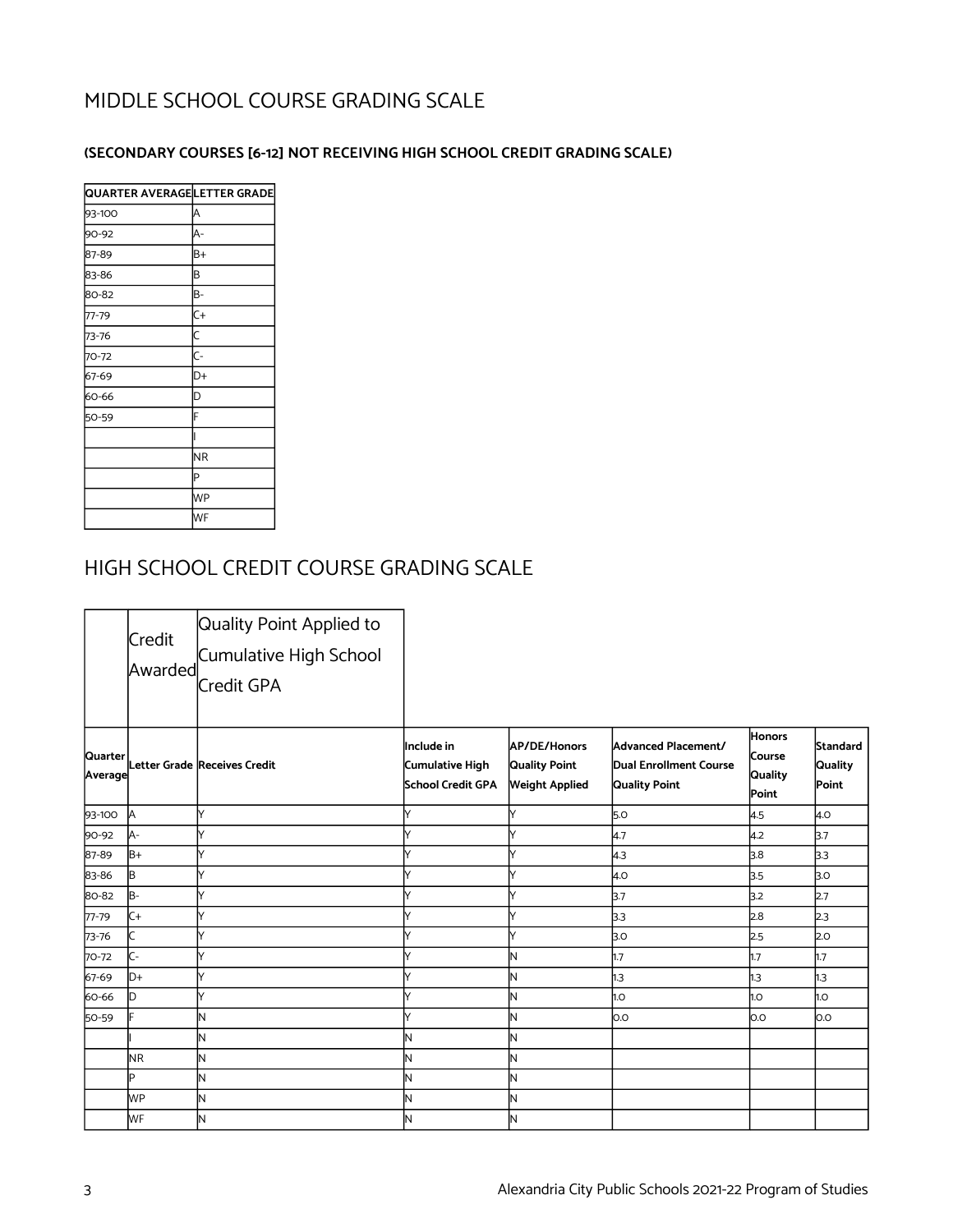|            | Incomplete | In accordance with Policy IFA an (I) may be assigned as a student's quarter average. These must be converted to an appropriate quarter grade prior  |  |  |  |  |
|------------|------------|-----------------------------------------------------------------------------------------------------------------------------------------------------|--|--|--|--|
|            |            | to final grade calculation unless given for a medical or compelling reason with administrative approval.                                            |  |  |  |  |
| <b>NRI</b> | Not        | If a student is not required to have a class average for a particular quarter (due to transfer or other circumstances) an NR may be awarded. This   |  |  |  |  |
|            | Required   | factors in as a null into the final course average.                                                                                                 |  |  |  |  |
| D          | Pass       | Given for classes graded on a Pass/Fail scale. Secondary support classes/intervention programs and Driver's Education will be graded on a Pass/Fail |  |  |  |  |
|            |            | scale.                                                                                                                                              |  |  |  |  |
|            | Withdraw   | Given when a student withdraws from a class with a current grade of F.                                                                              |  |  |  |  |
|            | Failing    |                                                                                                                                                     |  |  |  |  |
|            | Withdraw   | Given when a student withdraws from a class with a passing grade.                                                                                   |  |  |  |  |
|            | Passing    |                                                                                                                                                     |  |  |  |  |

#### III. FREQUENCY OF GRADING

A. The official reporting of grades shall be on a nine-week basis either through the Elementary Progress Report or the Secondary Report Card.

1. Elementary: Using a combination of diagnostic and formative assessment feedback data and summative evaluation based upon standards-based tasks and assignments, students should earn at least nine grades in a nine-week period.

2. Secondary: Using a combination of formative assessment feedback data and summative evaluation tasks and assignments, students should earn at least nine grades in a nine-week period.

3. For students with disabilities who have an Individual Education Plan (IEP), the student's progress toward meeting the IEP goals and applicable objectives will be updated quarterly.

4. Grades for assignments should align with the sequence of curriculum implementation and students' progress toward standards mastery, ensuring that those grades provide meaningful, valid, and reliable feedback to students, parents, and guardians as part of the progress-monitoring process.

## IV. USE OF MULTIPLE MEASURES TO DETERMINE STUDENTS' GRADES

A. Students will earn grades in alignment with the curriculum standards they are learning and meeting the evaluation criteria for which they are responsible.

B. Grades shall reflect a student's progress in meeting the objectives of a course/curriculum through a variety of evaluative measures and accommodate different learning styles, such as but not limited to: text assignments (both oral and written), special assignments, research, tests/quizzes, out-of-class assignments, portfolios, essays, dramatizations, performanceassessment tasks, projects, and related student work products. Additionally, teachers may consider collaboration and participation as criteria when grading.

#### V. OBJECTIVITY OF THE GRADING PROCESS

A. A grade should be precise, clear, and accurately reflect student learning.

B. Teachers shall avoid any evidence of subjectivity or bias in determining grades.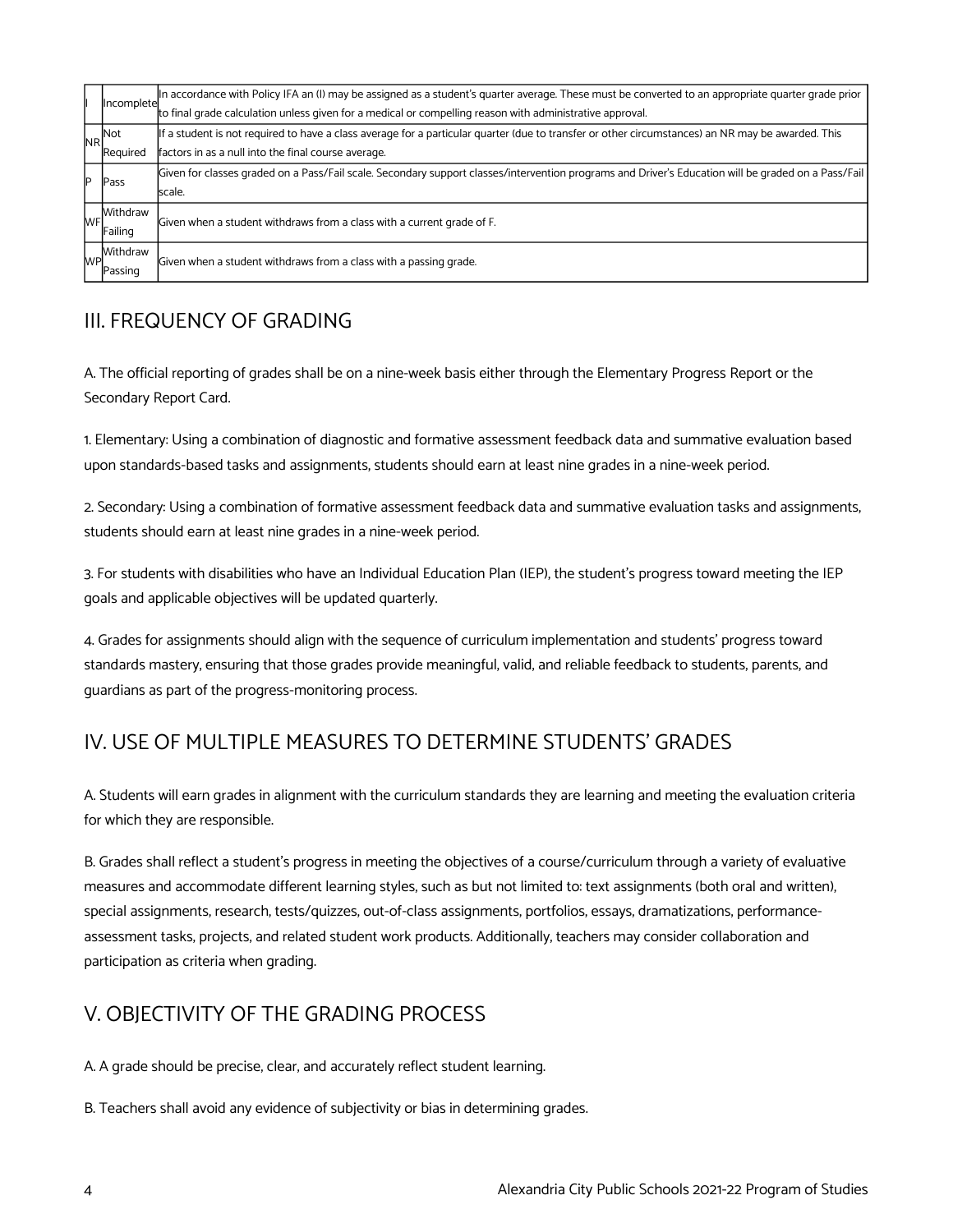C. Grades shall reflect student achievement, student mastery of content, and not student behavior. Teachers shall not use grades to impose personal bias, to reward or discipline students.

D. Grading criteria and processes should reflect Policy IFA: Assessment and Evaluation and its related regulations regarding the purpose of assessment and the need for a balanced approach to assessment.

#### VI. USE OF TRANSFER GRADES

Alexandria City Public Schools shall accept transfer grades provided that the courses taken by the student are compatible with local and state regulations.

## VII. CALCULATING HIGH SCHOOL CLASS RANK AND GRADE-POINT AVERAGES

A. During spring orientation or other scheduling-related sessions, ACPS staff shall advise parents/guardians and students entering the ninth grade and any middle school student taking a credit-bearing course for which credit shall be received, of the method used to calculate class rank and grade-point averages.

B. Grades used to determine class rank shall be the final grades for any course.

C. ACPS shall not include students with disabilities in self-contained programs that deliver the Aligned Standards of Learning curriculum in class rank.

D. Beginning with students entering 9th grade in school year 2016-2017, students will be provided with a percentile rating on their transcript reflecting their GPA in relation to the graduating class.

## VIII. SYLLABUS AND COURSE OUTLINE REQUIREMENTS

A. In accordance with IFA-R: Regulations Governing the Assessment and Evaluation Policy, elementary school students shall receive an outline of each content area they will be studying at the beginning of the academic year or upon enrollment. This outline should include the grading criteria for each content area as well as a description of student responsibilities and content sequence.

B. At the beginning of the academic year, secondary school students shall receive a formal syllabus for each course they are taking. This syllabus should be consistent with IFA-R: Regulations Governing the Assessment and Evaluation Policy and should include course expectations, grading criteria (on a quarterly basis), and a course sequence outline.

## IX. WEIGHTED GRADES

A. Designated Advanced Placement, Honors and college-level dual-enrollment courses receive weighted grades.

## X. ASSIGNMENT OF GRADES AND MAINTENANCE OF ACCURATE RECORDS

A. Teachers shall maintain accurate records that reveal how they determine each student's grades.